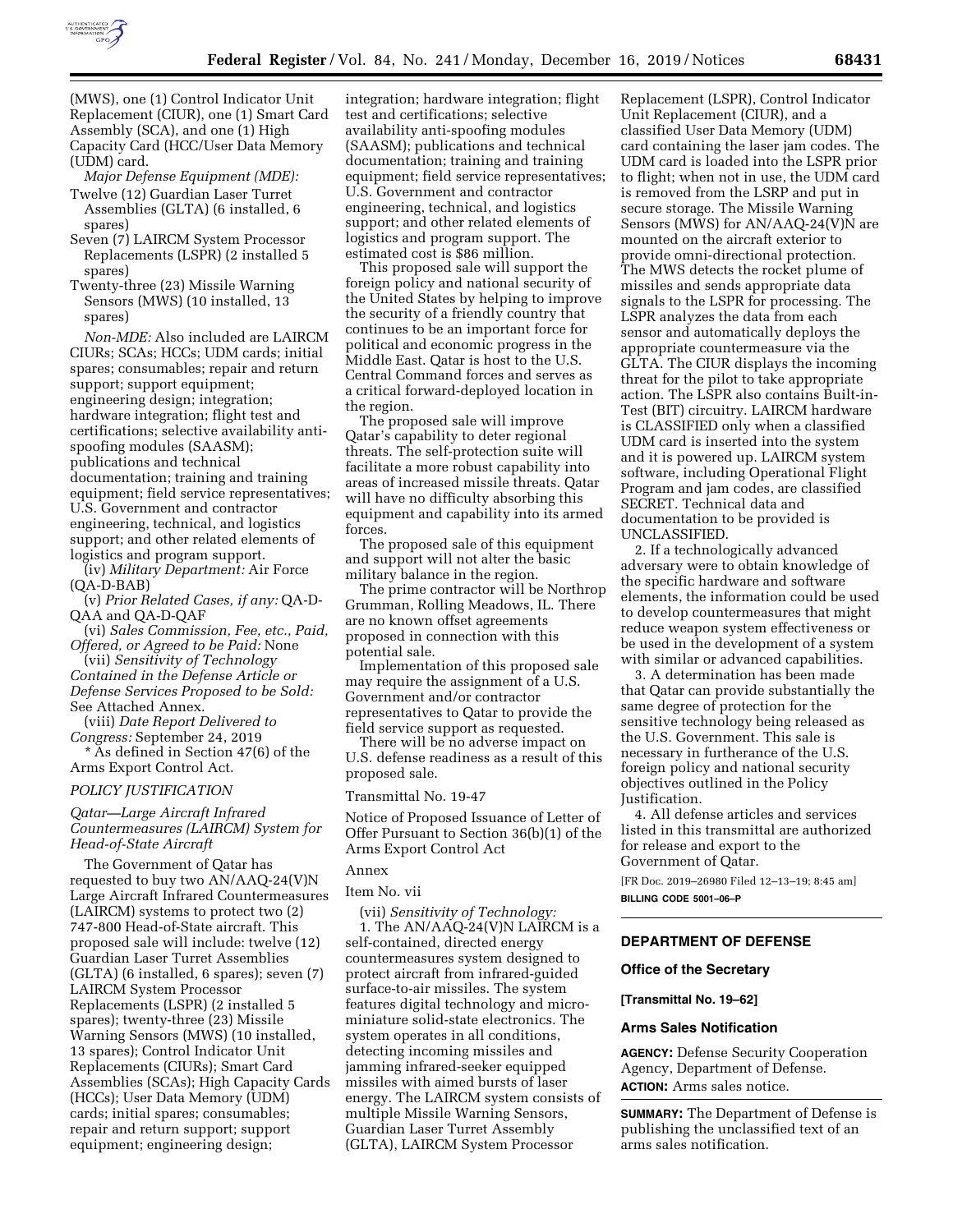**FOR FURTHER INFORMATION CONTACT:**  Karma Job at *[karma.d.job.civ@mail.mil](mailto:karma.d.job.civ@mail.mil)*  or (703) 697–8976.

**SUPPLEMENTARY INFORMATION:** This 36(b)(1) arms sales notification is published to fulfill the requirements of

section 155 of Public Law 104–164 dated July 21, 1996. The following is a copy of a letter to the Speaker of the House of Representatives, Transmittal 19–62 with attached Policy Justification and Sensitivity of Technology.

Dated: December 10, 2019. **Aaron T. Siegel,**  *Alternate OSD Federal Register Department of Defense.*  **BILLING CODE 5001–06–P** 

# **DEFENSE SECURITY COOPERATION AGENCY 201 12™ STREET SOUTH, SUtrE 101 ARLINGTON. VA 22202-5408**

**SEP 2 (2019** 

The Honorable Nancy Pelosi Speaker of the House U.S. House of Representatives H-209, The Capitol Washington, DC 20515

Dear Madam Speaker;

Pursuant to the reporting requirements of Section  $36(b)(1)$  of the Arms Export Control Act, as amended, we are forwarding herewith Transmittal No. 19-62 concerning the Army's proposed Letter(s) of Offer and Acceptance to the Government of Thailand for defense articles and services estimated to cost \$400 million. After this letter is delivered to your office, we plan to issue a news release to notify the public of this proposed sale.

Sincerely ·.·. '  $\epsilon$  arles W. Hooper

Lieutenant General, USA **Director** 

Enclosures:

- 1. Transmittal
- 2. Policy Justification
- 3. Sensitivity of Technology

**BILLING CODE 5001–06–C**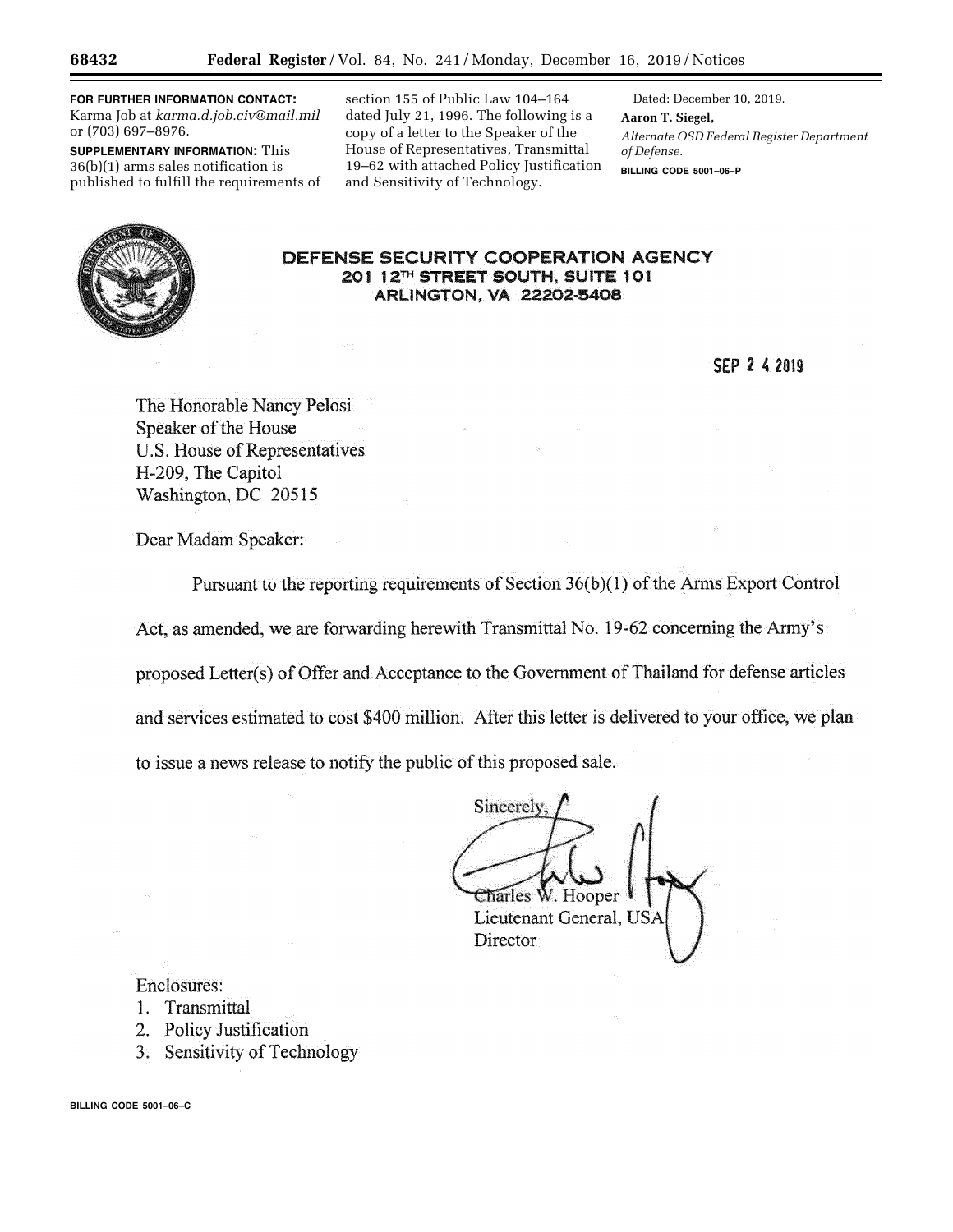### Transmittal No. 19-62

Notice of Proposed Issuance of Letter of Offer Pursuant to Section 36(b)(1) of the Arms Export Control Act, as amended

(i) *Prospective Purchaser*: Government of Thailand

(ii) *Total Estimated Value*:

| Major Defense Equipment *  \$300 million |               |
|------------------------------------------|---------------|
|                                          | \$100 million |

TOTAL ............................... \$400 million

(iii) *Description and Quantity or Quantities of Articles or Services under Consideration for Purchase*:

*Major Defense Equipment (MDE):*  Eight (8) AH-6i Helicopters, Light Attack-Reconnaissance

Fifty (50) AGM-114R Hellfire

Two-hundred (200) Advance Precision Kill Weapon System (APKWS) Rockets

*Non-MDE:* 

Also included are ten (10) M134 Mini Guns, ten (10) M260 Rocket Launchers, ten (10) M299 Longbow Hellfire Launcher, ten (10) AN/APN-209 Radar Altimeter, eight (8) AN/APR-39(V)(4), four (4) GAU-19/B .50 Cal Machine Gun, five-hundred (500) Hydra 70 Rockets, twenty (20) AN/AVS-6 Night Vision Goggles, eight (8) WESCAM MX-10Di Cameras, ten (10) AN/APX-123 IFF, ten (10) AN/ARC 201E-VHF-FM, ten (10) AN/ARC-231 w/ MX-4027, ten (10) LN-251 Inertial Navigation System/Global Positioning System (EGI), Aircrew Trainer (ACT), Pilot Desktop Trainer (PDT), Virtual Maintenance Trainer (VMT), contractor provided pilot and maintainer training, peculiar ground support equipment, spares, publications, integrated product support, technical assistance, quality assurance team, transportation, and other related elements of logistics and program support.

(iv) *Military Department*: Army (TH-B-WHB)

(v) *Prior Related Cases, if any*: None (vi) *Sales Commission, Fee, etc., Paid, Offered, or Agreed to be Paid*: None

(vii) *Sensitivity of Technology Contained in the Defense Article or Defense Services Proposed to be Sold*: See Annex Attached

(viii) *Date Report Delivered to Congress*: September 24, 2019

\*As defined in Section 47(6) of the Arms Export Control Act.

### *POLICY JUSTIFICATION*

## *Thailand—AH-6i Helicopters*

The Government of Thailand has requested to buy eight (8) AH-6i light attack reconnaissance helicopters; fifty (50) AGM-114R Hellfire missiles; and two-hundred (200) Advance Precision

Kill Weapon System (APKWS) Rockets. Also included are ten (10) M134 Mini Guns, ten (10) M260 Rocket Launchers; ten (1) M299 Longbow Hellfire Launcher; ten (10) AN/APN-209 Radar Altimeter; eight (8) AN/APR-39(V)(4) four (4) GAU-19/B .50 Cal Machine Gun; five-hundred (500) Hydra 70 Rockets; twenty (20) AN/AVS-6 Night Vision Goggles; eight (8) WESCAM MX-10Di Cameras; ten (10) AN/APX-123 IFF; ten (10) AN/ARC 201E-VHF-FM; ten (10) AN/ARC-231 w/ MX-4027; ten (10) LN-251 Inertial Navigation System/Global Positioning System (EGI); Aircrew Trainer (ACT); Pilot Desktop Trainer (PDT); Virtual Maintenance Trainer (VMT;, contractor provided pilot and maintainer training peculiar ground support equipment; spares; publications; integrated product support; technical assistance; quality assurance team; transportation; and other related elements of logistics and program support. The total estimated program cost is \$400 million.

This proposed sale will support the foreign policy and national security objectives of the United States by helping to improve the security of a Major Non-NATO ally in INDO-PACOM. Thailand is a strategic partner committed to contributing to regional security.

The proposed sale of the AH-6i helicopter will improve the Royal Thai Army's (RTA) light attack capability to strengthen its homeland defense and deter regional threats. These AH-6i helicopters will replace the RTA's aging fleet of seven AH-IF Cobra helicopters. As part of a broader military modernization effort, these AH-6i helicopters will provide light attack reconnaissance for close air support to special operations forces, Stryker infantry soldiers and border guard units. Thailand will have no difficulty absorbing this equipment into its armed forces.

The proposed sale of this equipment and support will not alter the basic military balance in the region.

The principal contractor for the AH-6i is Boeing Company, Mesa, Arizona. There are no known offset agreements proposed in connection with this potential sale.

Implementation of this proposed sale will not require the assignment of any permanent additional U.S. Government or Contractor representatives to Thailand.

There will be no adverse impact on U.S. defense readiness as a result of this proposed sale.

Transmittal No. 19–62

Notice of Proposed Issuance of Letter of Offer Pursuant to Section 36(b)(1) of the Arms Export Control Act

### Annex Item No. vii

(vii) *Sensitivity of Technology:* 

1. The AH-6i Light Attack Helicopter is a commercial-off-the-shelf, light attack/reconnaissance helicopter to include AN/APX-123 Identification Friend or Foe (IFF) Mode S Transponder, AN/ARC 201E-VHF /FM Radio, AN/ARC-231 w/ MX-4027 Radio and LN 251 Embedded GPS/INS (EGI). The helicopter will be equipped with the WESCAM MX-10Di Sight/Targeting Sensor to ensure commonality and interoperability with the other aircraft platforms. The airframe itself does not contain sensitive technology.

2. Identification and security classification of sensitive technological information and/or restricted information contained in the equipment, major components, subsystems, software, technical data (Performance, Maintenance, R&M, etc.) documentation, training devices and services to be conveyed with the proposed sale. Also a brief explanation of why information is sensitive:

a. The AN/APX-123, Identification Friend or Foe (IFF) Transponder, is a space diversity transponder and is installed on various military platforms. When installed in conjunction with platform antennas and the RCU (or other appropriate control unit), the transponder provides identification, altitude and surveillance reporting in response to interrogations from airborne, ground-based and/or surface interrogators. The transponder provides operational capabilities for Mark XII Identification IFF capabilities of Modes 1, 2, 2/A, C and 4&5 and Modes S (levels 1, 2, and 3 capable).

b. The LN-251 INS/GPS is a satellite based positioning system coupled to the aircraft inertial navigation system to provide aircraft position and navigation. The INS/GPS has an embedded SAASM and has gyro and accelerometers that have been evaluated as MTCR Category II controlled items, specifically items 9.A.6 and 9.A.8.

c. The WESCAM MX-10Di is a small Multi-Sensor, Multi-Spectral Imaging System with Inertial Measurement Unit (IMU) and Embedded with Global Positioning System (GPS) Standard Positioning Service (SPS). WESCAM MX-10 is embedded with GPS SPS. SPS is a three dimensional position and time determination capability provided to a user equipped with a minimum capability GPS SPS receiver in